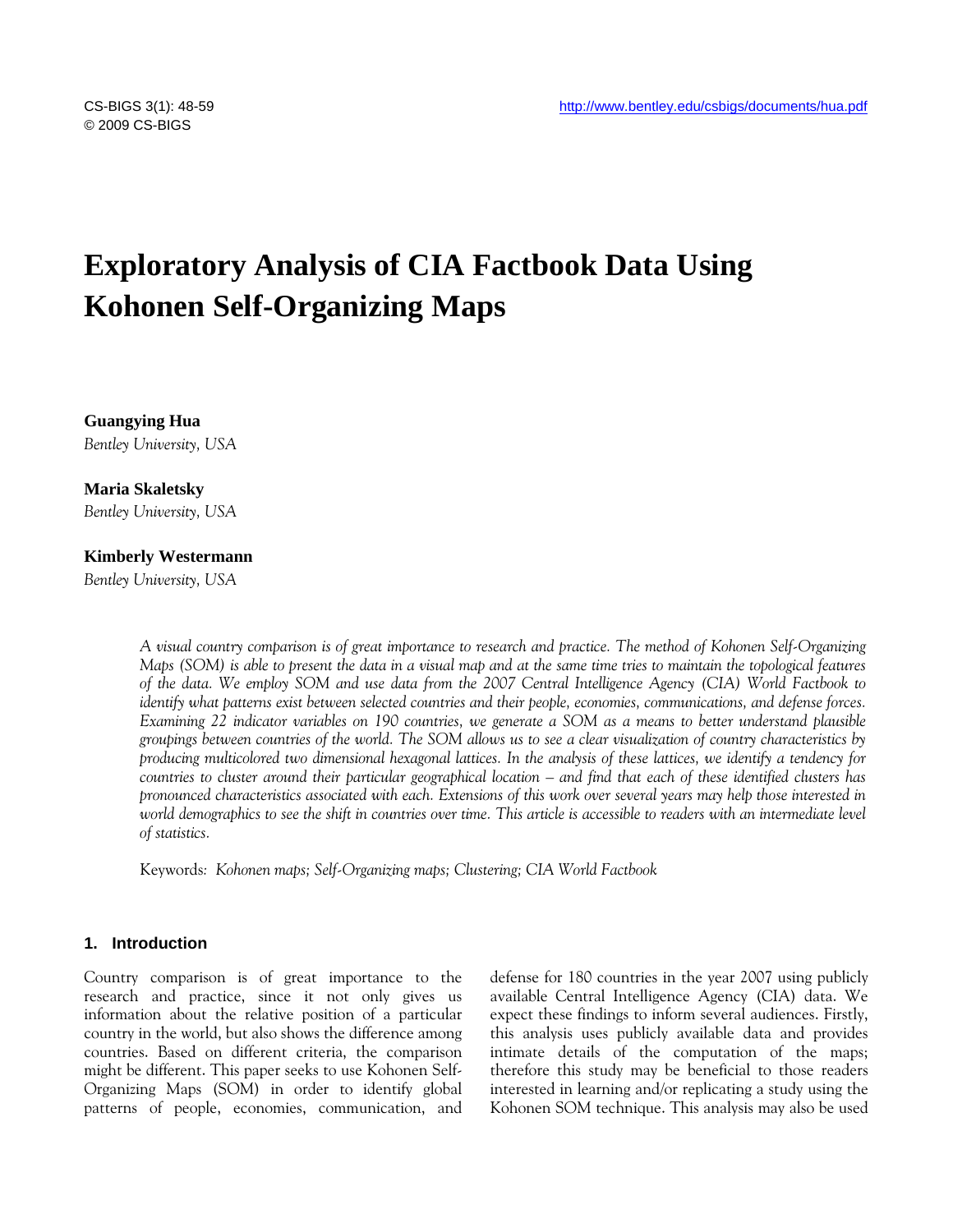<span id="page-1-0"></span>to supplement current studies focused on the Consider an input neuron vector  $X_n = X_{n1}, X_{n2},...,X_{nm}$ environment, globalization, and the incidence of disease or other current global aspects by suggesting common characteristics among specific countries.

Prior research using Kohonen maps to evaluate global data is diverse. Without claiming to exhaustively cite all such research, we mention the following two relevant contributions. Kaski and Kohonen (1995) examine the standard of living in different countries using Kohonen Maps. Deichmann et al. (2007) also use this technique to examine the evolution and determinants of the international digital divide. Nguyen et al. (2008) use a Kohonen map to explore the relative living standards levels of provinces in Vietnam.

# **2. Methodology**

### *What is a Self Organizing Map?*

The competitive SOM methodology is an exploratory data analysis technique, considered to be a special case of a neural network. SOMs are able to project multiple dimension data onto a typically two dimensional hexagonal lattice to enable a clear visualization of the data. This method is suitable for structured statistical data and allows for the identification of groups (in this case, made up of countries) that share similar characteristics. Thus, the Kohonen map, one type of SOM, may also be compared with a cluster analysis, in that SOM serves as an effective mechanism for clustering data. Deichmann et al. comment that "The advantage of the Kohonen approach is the self organizing feature of the map, a very powerful property that makes estimated components vary in a monotonic way across the map." (2007). This distinctive self-organizing property will be discussed further later in the paper.

#### *Kohonen Networks Algorithm*

SOM maps are based upon competitive learning, where the output nodes compete among themselves to become the winning node (the node with the best value for a particular score function). In Kohonen learning, the winning node becomes the center of a neighborhood and attracts similar neurons in the center's immediate vicinity. The nodes in the neighborhood will "learn" and adjust their weights using a linear combination of the input vector and the current weight vector to improve the score function. The Kohonen algorithm proceeds as follows:

and assume that the weights of the neurons, indicated by  $\omega_j = \omega_{1j_1}\omega_{2j_2},...,\omega_{mn}$ , are initialized typically to small random values. During the competition phase, for each input vector *i x* , each output node *j* and weight vector  $\omega_j$ , the algorithm calculates the value  $D(\omega_j, x_i)$  of the function score (typically using Euclidean Distance) and identifies the map position (the best matching unit BMU) where  $D(\omega_j, x_i)$  is optimal (smallest, typically). In the cooperation phase the algorithm identifies all output nodes *j* within the winning neighborhood for a neighborhood size **R**. Finally, in the adaptation phase, the algorithm adjusts the weights  $\omega_{ij,new} = \omega_{ij,current} + \eta(x_i - \omega_{ij,current})$ . Here  $\eta$  is a monotonically decreasing learning coefficient. It adjusts the learning rate for a particular neighborhood size as appropriate and stops once the termination criteria are met (the algorithm converges). The algorithm converges when little or no change occurs in the vector of weights. Once the algorithm has converged, the estimated components in the vector of weights will organize themselves on the hexagonal lattice in an ordered fashion (Larose, 2005). Each neuron has actually two positions: one in the input space – the prototype vector – and another in the output space, on the map grid. Thus, SOM is a vector projection method defining a nonlinear projection from the input space to a lower-dimensional output space. On the other hand, during the training the prototype vectors move so that they follow the probability density of the input data. Thus, SOM is also a vector quantization algorithm. SOM is thus an algorithm that combines these two tasks: vector quantization and projection.

#### *How is a Kohonen Map trained using Matlab?*

There are several packages to perform the SOM algorithm - online free tools (i.e. Matlab/SOM Toolbox<sup>[1](#page-1-0)</sup>) and commercial packages (i.e. Synapse, http://www.peltarion.com/WebDoc/index.html). The Matlab toolbox is one of the more powerful SOM tools available, producing detailed and clear graphs. The SOM toolbox has many useful functions which enable users to customize their SOM. For example, the SOM toolbox allows the user to train the SOM using different network typologies and parameters and allows the visualization of U-matrices, component planes (to be defined below), cluster color coding and color linking between the SOM

<sup>&</sup>lt;sup>1</sup> We use the term Matlab and SOM toolbox interchangeably throughout the paper. Matlab is the specific software package and SOM toolbox is a function package for the software.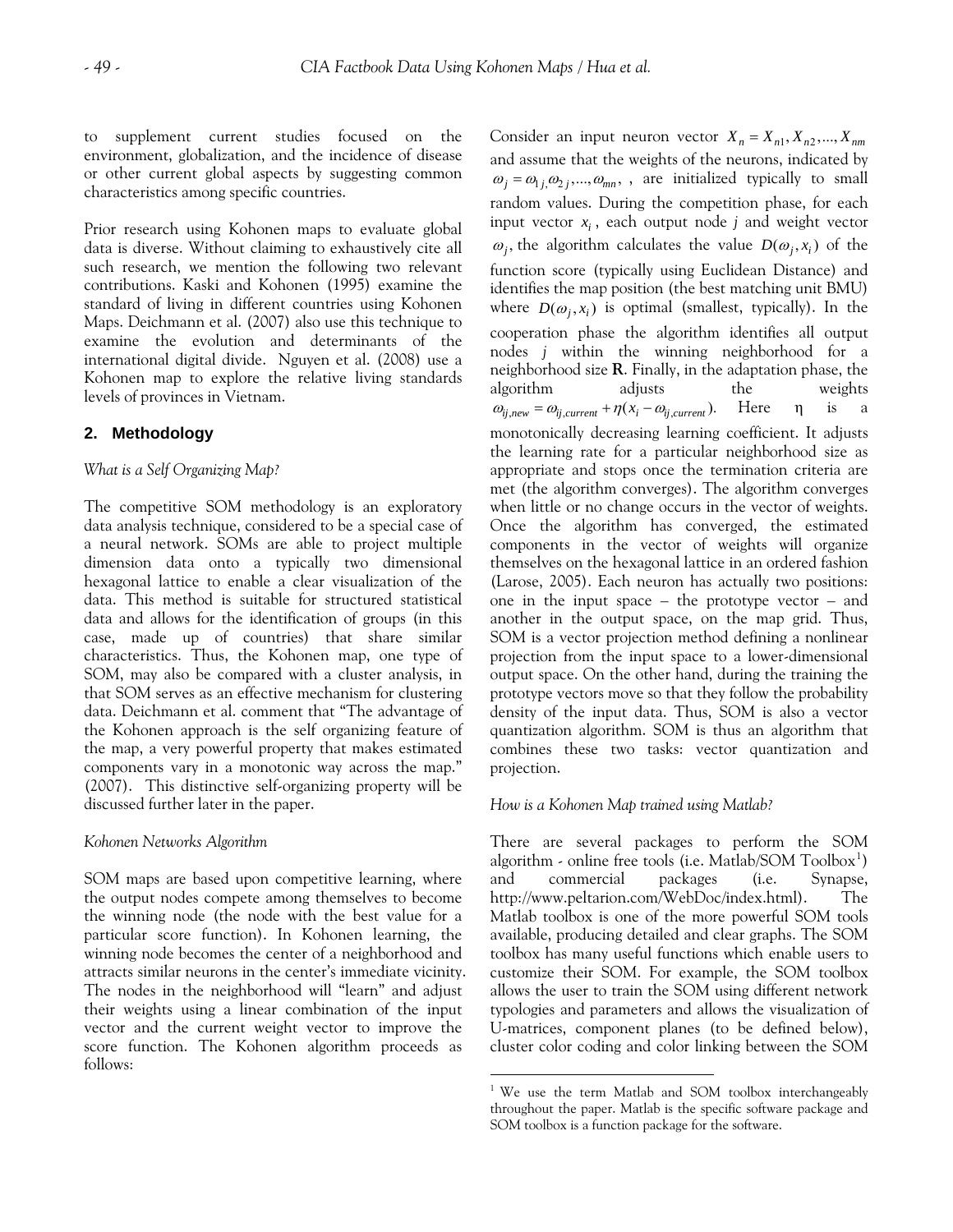and other visualization methods. Moreover, the graphical interface of SOM in Matlab, as shown in Appendix 1 is easy to learn and is user friendly (Vesanto, et al., 1999). In this paper, we run a program based on the SOM toolbox, which can be downloaded at no cost from the website [http://www.cis.hut.fi/projects/somtoolbox/.](http://www.cis.hut.fi/projects/somtoolbox/)

In this paper, the neurons of the map are arranged on a hexagonal lattice, which makes the maps look smoother. The mapping does not considerably suffer even when the number of neurons exceeds the number of input vectors, provided that the neighborhood size is selected properly (Vesanto, 2005).

The number of grid nodes to be used in a SOM-analysis can be considered as a trade-off between representation accuracy and generalization accuracy. A small number of grid nodes will result in a high quantization error and well-defined clusters, while a large number of nodes result in a low quantization error and, in the most extreme case, a cluster for each data sample (Peeters, 2006). We tried several iterations of map sizing to gain a better and more distinguishable U-matrix. A map size with 9 rows and 12 columns was selected as the best map size to represent the data.

Linear initialization is used before training the map. Linear initialization is performed by selecting a mesh of points from the m-dimensional min-max cube of the training data. There are some missing values (less than 10 values per country) in the data and all missing values are handled by simply excluding them from the distance calculation. Batch training is used to train the network. Batch training means that the first part of the SOM algorithm (finding the best matching unit BMU) is applied to the whole training set, and that only after this is the map updated with the net effect applied to all the prototype vectors. Actually, the updating is done by simply replacing the prototype vector with a weighted average over the data points, where the weighting factors are the neighborhood function values.

<span id="page-2-0"></span>The batch training algorithm has been proven to be an efficient algorithm used in Matlab and is likely to gain higher quality results compared to normal sequential algorithms (Vesanto, 2005). It is complicated to measure the quality of an SOM. Resolution and topology preservation are generally used to measure SOM quality. There are many ways to measure them. The quantization error (*qe*) and topological error (*te*) are calculated in the Matlab SOM toolbox to measure the quality of the map. The quantization error *qe* is the average distance between each data vector and its BMU, measuring map resolution. The topological error *te* is the proportion of all data vectors for which first and second BMUs are not adjacent units, measuring topology preservation. In the final model,  $qe=2.0492$ , te  $=0.0105$ . Even though according to the literature the quality of a model cannot be evaluated by these two measures only, we still show a good quality for the map. We compare the batch training and sequential algorithms quality measures in table 1. Our model also suggests that the batch algorithm has smaller error values compared to the sequential algorithm.

**Table 1.** Batch versus Sequential Training Algorithm

|            | Training Algorithm Quantization error $(qe)$ Topological error $(te)$ |        |
|------------|-----------------------------------------------------------------------|--------|
| Batch      | 2.0520                                                                | 0.0105 |
| Sequential | 2.4462                                                                | 0.0211 |

# *The Data Set*

The statistical indicators used in the analysis were obtained from the CIA Factbook (www.cia.gov). The CIA Factbook contains information on 244 countries/regions of the world and houses approximately 85 descriptive variables for each country. Our final analysis included 190 countries and 22 indicator variables.

Before removing any countries from our data set, we first reduced the number of variables to include in our analysis. Of the 85 descriptive variables available, approximately 50 were easily convertible to numbers for statistical analysis. In addition, current (2007) information may not have been available for all variables. For example we eliminated the variable *illicit drug production* because the information provided per country included a description of past drug cultivation on a per hectare basis for multiple narcotics. In further reducing the number of variables for analysis, we found that not all of the chosen indicators were available for all of the countries. We initially eliminated those variables that had 50 missing values in the country set. For example, we eliminated *oil production* because half of the countries were missing this data point, as a given country may simply not produce oil. The remaining 22 indicators we selected describe various country characteristics of people, economy, communications, and defense forces<sup>[2](#page-2-0)</sup>. Table 2 contains a list of indicator variables including descriptions and descriptive statistics.

<sup>&</sup>lt;sup>2</sup> Other categories included on the CIA Factbook website and excluded in this analysis include: geography, government, transportation, and transnational issues.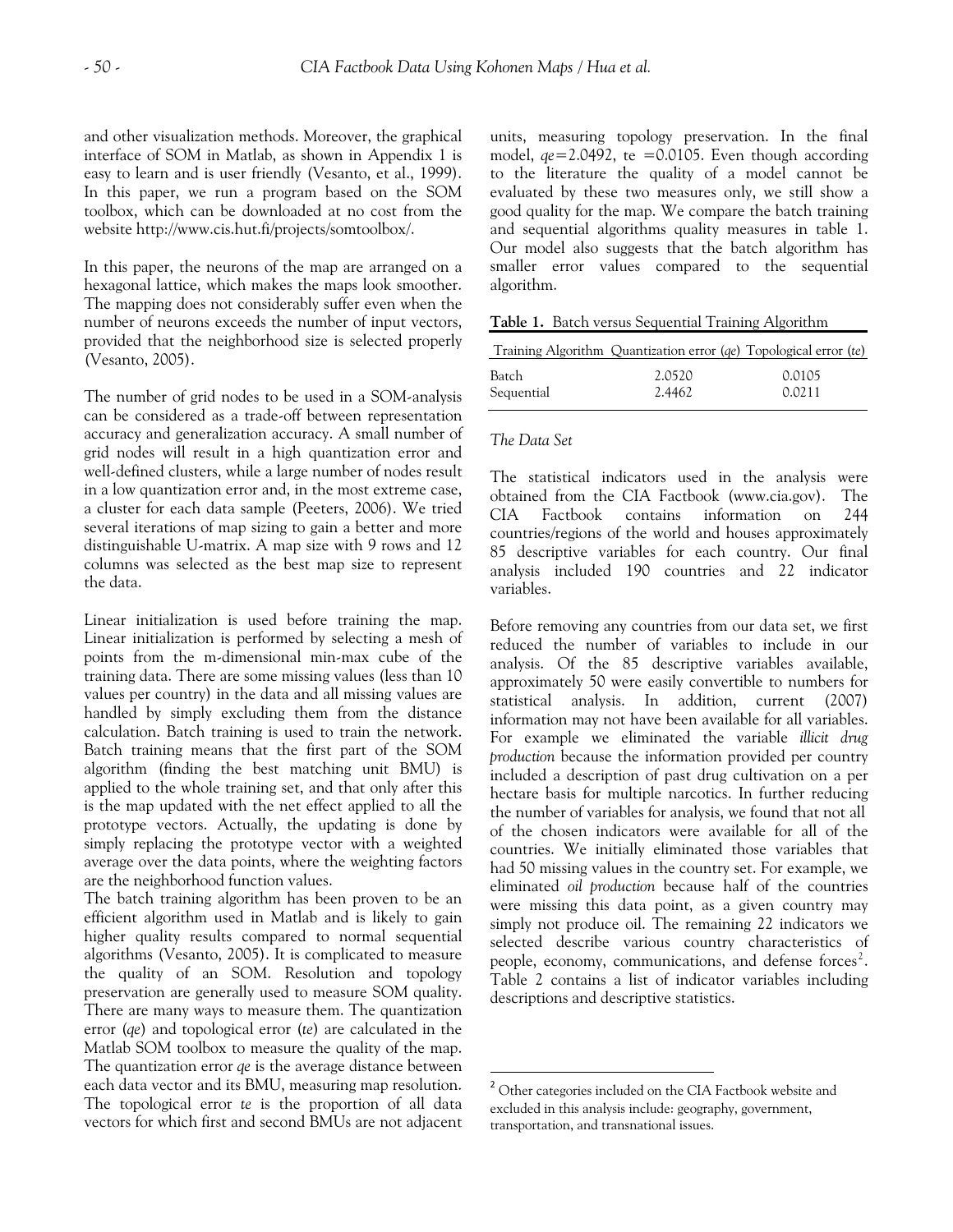| Variable           | Description                                                                                                                                                            | Range   | Mean   | Standard<br>Deviation |
|--------------------|------------------------------------------------------------------------------------------------------------------------------------------------------------------------|---------|--------|-----------------------|
| Communications     |                                                                                                                                                                        |         |        |                       |
| InternetUser       | Number of users within a country that access the Internet per 100 people                                                                                               | 88.00   | 20.67  | 21.92                 |
| Tele Mainline      | Total number of main telephone lines in use per capita                                                                                                                 | 0.87    | 0.20   | 0.20                  |
| Tele Mobile        | Total number of mobile cellular telephone subscribers per capita                                                                                                       | 1.72    | 0.50   | 0.42                  |
| Defense            |                                                                                                                                                                        |         |        |                       |
| MilitaryExpend     | Spending on defense programs for the most recent year available as a proportion of<br>GDP                                                                              | 0.11    | 0.02   | 0.02                  |
| Economy            |                                                                                                                                                                        |         |        |                       |
| Debt               | Total per capita public and private debt owed to nonresidents repayable in foreign<br>currency, goods, or services. Calculated on an exchange rate basis               | 338,727 | 9,827  | 32,638                |
| Elect_Cons         | Total electricity consumed annually plus imports and minus exports, expressed in<br>kilowatt-hours per capita                                                          | 26,999  | 3,055  | 4,210                 |
| Elect Prod         | Annual electricity generated expressed in kilowatt-hours per capita                                                                                                    | 29.34   | 3.07   | 4.67                  |
| Exports            | Total US dollar amount of merchandise exports on an f.o.b. (free on board) basis<br>per capita                                                                         | 63,560  | 4,349  | 8,622                 |
| GDPAgriculture     | Percentage contribution of <i>agriculture</i> to total GDP                                                                                                             | 0.77    | 0.15   | 0.15                  |
| GDPIndustry        | Percentage contribution of industry to total GDP.                                                                                                                      | 0.89    | 0.30   | 0.15                  |
| <b>GDPPPP</b>      | A nation's GDP at purchasing power parity (PPP) exchange rates; that is the total                                                                                      | 70,800  | 12,013 | 13,443                |
|                    | value of all goods and services produced in the country valued at prices prevailing<br>in the United States                                                            |         |        |                       |
| <b>GDPServices</b> | Percentage contribution of services to total GDP                                                                                                                       | 0.90    | 0.55   | 0.17                  |
| Imports            | Total US dollar amount of merchandise imports on a c.i.f. (cost, insurance, and<br>freight) or f.o.b. (free on board) basis per capita                                 | 53,705  | 4,402  | 7,625                 |
| Inflation          | The annual percent change in consumer prices compared with the previous year's<br>consumer prices                                                                      | 0.53    | 0.06   | 0.06                  |
| Labor              | Total labor force as a percentage of population                                                                                                                        | 59.49   | 41.38  | 10.84                 |
| Unemployment       | Percent of the labor force that is without jobs                                                                                                                        | 0.85    | 0.13   | 0.14                  |
| People             |                                                                                                                                                                        |         |        |                       |
| Birthrate          | The average annual number of births during a year per 1,000 persons in the<br>population at midyear                                                                    | 42.82   | 22.59  | 11.45                 |
| Popu_Grow          | The average annual percent change in the population, resulting from a surplus (or<br>deficit) of births over deaths and the balance of migrants entering and leaving a | 5.00    | 1.00   | 1.00                  |
|                    | country                                                                                                                                                                |         |        |                       |
| <b>HIVAIDS</b>     | An estimate of the percentage of adults (aged 15-49) living with HIV/AIDS. The                                                                                         | 10.0    | 2.00   | 3.00                  |
|                    | adult prevalence rate is calculated by dividing the estimated number of adults living                                                                                  |         |        |                       |
|                    | with HIV/AIDS at yearend by the total adult population at yearend                                                                                                      |         |        |                       |
| LifeExpectancy     | The average number of years to be lived by a group of people born in the same year,                                                                                    | 51.27   | 66.06  | 12.78                 |
|                    | if mortality at each age remains constant in the future                                                                                                                |         |        |                       |
| Fertilitityrate    | The average number of children that would be born per woman if all women lived                                                                                         | 5.93    | 3.04   | 1.62                  |
|                    | to the end of their childbearing years and bore children according to a given                                                                                          |         |        |                       |
|                    | fertility rate at each age                                                                                                                                             |         |        |                       |
| Reserves           | The dollar value for the stock of all financial assets that are available to the central                                                                               | 29,931  | 1,721  | 3,523                 |
|                    | monetary authority for use in meeting a country's balance of payments needs as of<br>the end-date of the period specified per capita                                   |         |        |                       |

Of the 244 countries included in the CIA Factbook we excluded those countries with a significant amount of missing variables, very small states and outliers. Some countries were missing few variables, others were missing a substantial number of variables; therefore we excluded from the computation of maps those countries missing more than 10 indicator variables of interest. We excluded very small states, typically "vacation" islands, (i.e. US Virgin Islands, Turks & Caicos) from our analysis.

Prior to analyzing the data, we reviewed the histograms of each indicator variable for normality. We transformed each of our 22 variables with the natural logarithm to ensure a less skewed distribution. We also converted each variable to a per capita basis to take into account the population of each country. This ensures that countries are mapped on a comparable scale. Finally, all variables were standardized (by subtracting the mean and dividing by the standard deviation), ensuring that all variables hold equal importance in the algorithm.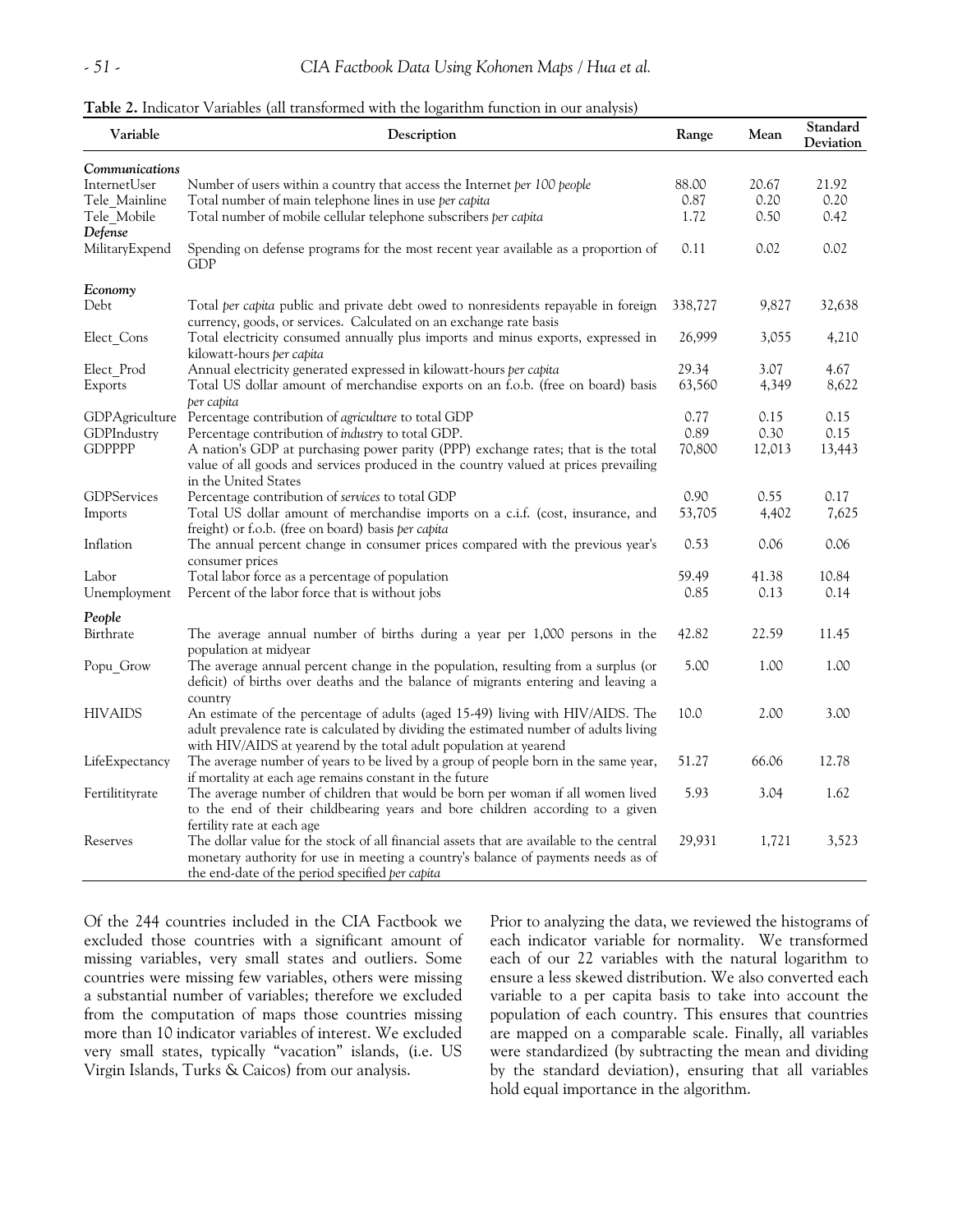# **3. Results**

#### *Data Visualization (Preliminary analysis)*

Our preliminary analysis of the data starts with reviewing the D-matrix and color coding. Distance-matrix (Dmatrix) maps indicate the classification mapping of the SOM, which is achieved from training the data. Both the D-matrix and color coding in Figure 1 and Figure 2 show that there are some main clusters in the data based on the size difference and color similarity of nodes. For example in the upper left hand corner of the map in Figure 1 there is a distinct cluster of red, orange and brown and in the lower middle of the map there is a distinct pattern of blue colors.



**Figure 1**. D-matrix with color



**Figure 2.** Color coding + distance matrix

Each hexagonal map unit in Figures 1 and 2 represents a SOM node. The number on each cell indicates how many data points it is associated with (that is, how many data points share that cell as Best Matching Unit after training). The size of each node in Figure 2 shows the number of data points associated with the node. The bigger the node size, the more the data points. Very small nodes have very few data points associated with them. Map units with similar prototype vectors have similar colors.



**Figure 3**. Principal component projection

We note that the SOM methodology is also a projection technique. The principal component (PC) projection is shown in Figure 3. Out of 22 variables, two principal components were extracted. The x and y axes in Figure 3 display the first two principal components and how the data points are projected to both components. Here the colors are used for linking the visualization in Figure 3 to the map plane in Figure 2. The projection figures can be linked to the map planes in Figure 2 using color coding. In Figure 3, the colored nodes represent outputs in the SOM, while the "+" symbols represent the real input data points. The Principal Components projection confirms the existence of clusters in the data.

#### *Initial clustering*

A multidimensional data vector is estimated for each cell on the U-matrix, to be further described below. The dimension of these data vectors is equal to the number of variables used in the model. After training, each country is placed on the U-matrix to achieve the smallest distance between its data vector and the estimated prototype vectors of other cells on the map. Multiple countries might be placed in the same cell if their data vectors are closest in distance to the estimated prototype vector of same cell on the map (Deichmann, et al, 2007).

The geometrical relationships between countries on the U-matrix show particular patterns of populations,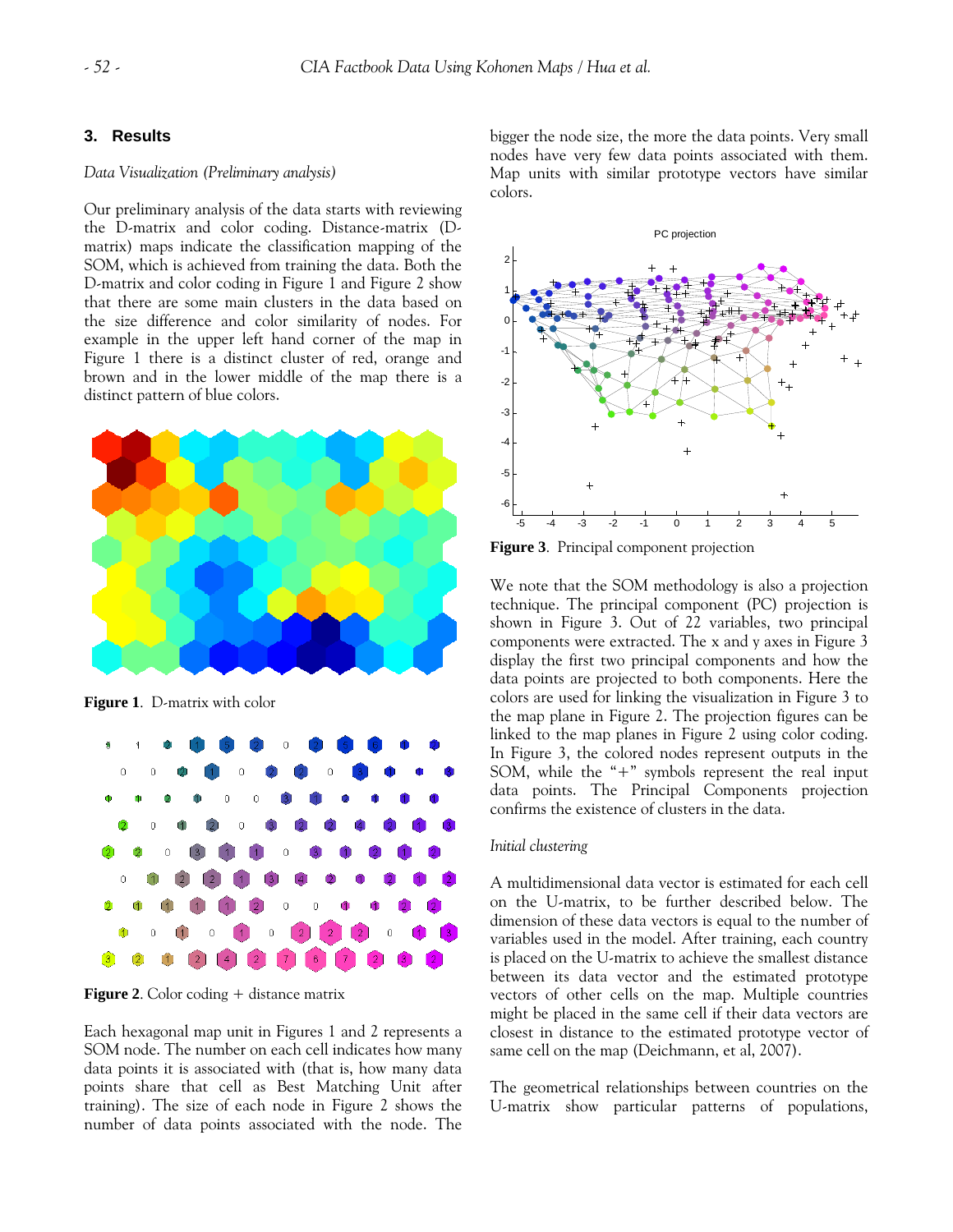government, and economic conditions. Countries which are similar on the basis of variables included in the analysis tend to be placed close together on the map, often on the same hexagon. The number of cells of the U matrix is higher than that of the D matrix: intermediate hexagons are inserted in between the initial hexagons of the D matrix. The color of these additional hexagons represents the distance between estimated data vectors for the two neighboring hexagons. For example, a dark red color for an intermediate hexagon indicates that its neighboring hexagons are far apart from each other and a blue color indicates that the distance between these neighboring hexagons is small. The color of a country hexagon represents the average distance between the estimated data vector at that position on the map and the neighboring hexagons (Deichmann, et al, 2007). It indicates how close this country is to countries located in neighboring hexagons - blue indicates that the countries are "close", or more similar, and red means that the countries are "far", or less similar, even if they are located physically close on the map. Therefore, we can determine clustering membership by locating red "walls" between groups of countries.

From the U-matrix (Figure 5) and the D-matrix (Figure 1) we can see that there are at least three clusters in the data. The properties of clusters are different from each other and need to be further analyzed. The K-means nonhierarchical clustering function is used to find an initial partitioning. Cluster validity is important to measure quality of the cluster results. Many cluster validity indices have been proposed. In Figure 3, the Davies-Bouldin clustering index is used to evaluate the quality of k-means clusters. The Davies-Bouldin index is a function of the ratio of the within cluster variation to the between cluster variation (Ingaramo, et al., 2005); small values of the Davies-Bouldin index indicate better clusterings. By using this measure, we want to minimize the withincluster scatter and maximize the between-cluster separation. The minimization of this index indicates natural partitions of a data set. The smaller the index, the better the partition is (Davies and Bouldin, 1979). The left part of Figure 3 displays the Davies-Bouldin index of each clustering and suggests a solution with 6 clusters. The right part of Figure 3 displays this six-cluster Kmeans cluster partition.

The two main maps that we will now use further in our analysis are the U matrix (Figure 5) and individual component maps (Figure 6).



**Figure 4**. Davies-Bouldin index and K-means clusters

#### *Component maps*

Individual component maps (Figure 6) provide clear visualization of the estimated prototype vectors after training. The component maps indicate the estimated values of each individual variable at each map position. Estimated individual indicators are displayed in various shades of reds and blues on the SOM component maps. For example, the HIV rate component map shows mostly a blue color, indicating low estimated values, and a small spot of red color in the top left corner (Figure 7b). This is due to the fact that a few African countries have extremely high estimated HIV infection rates (as high as 25.7% of adult population infected), whereas many countries have HIV infection rates only slightly above 0% as shown in Figure 7(a). Overall, the U-matrix shows measures of proximity between the countries and the interpretation of meaning for moving across the map is derived from the component



**Figure 5**. Kohonen U-matrix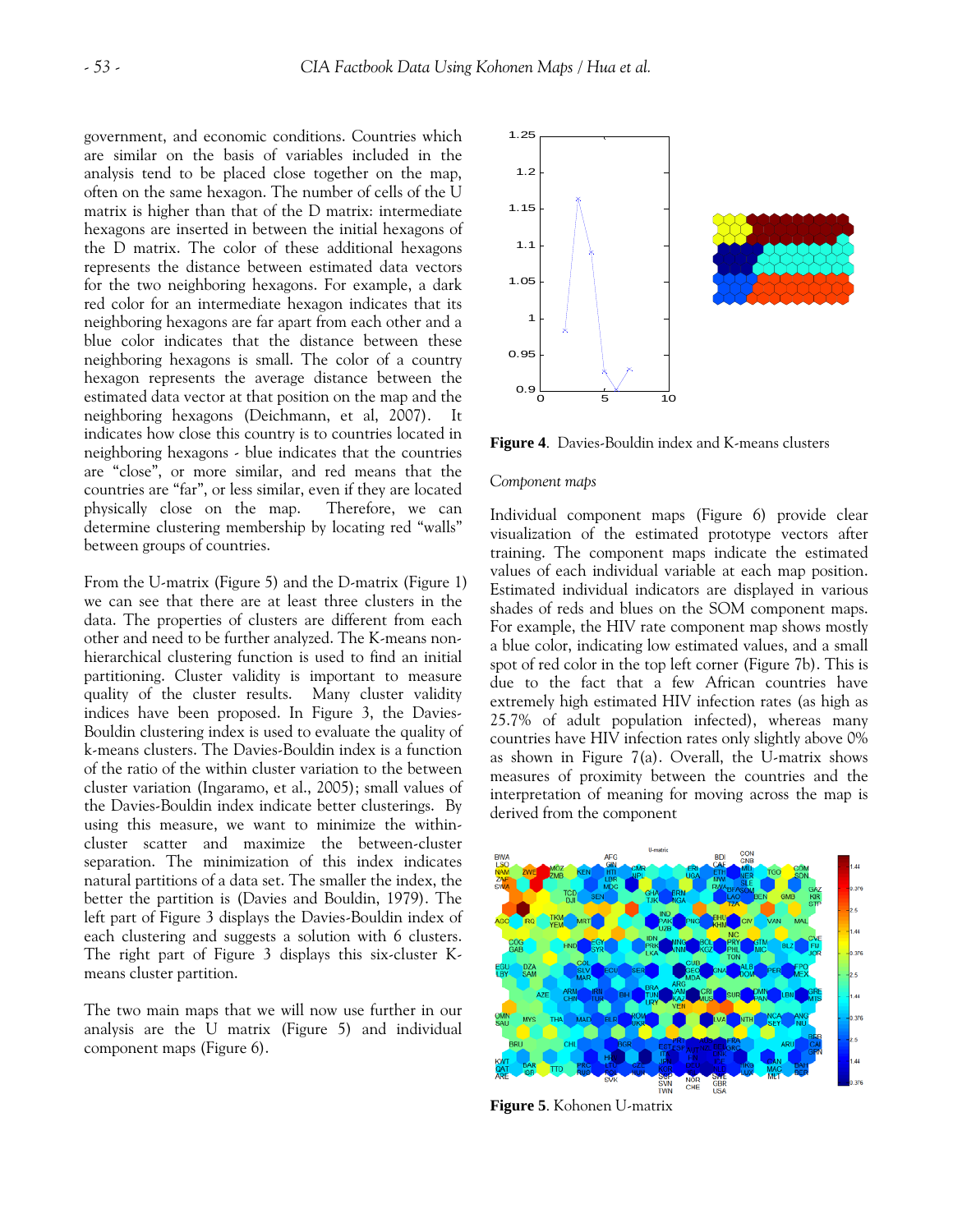

**Figure 6.** Individual component maps

Most component maps indicate that the properties of SOM are satisfied; the colors change gradually from shades of red indicating high values to shades of blue indicating low values as one moves across the map, vertically, horizontally or diagonally (Figure 6).

One map that displays some problems with this property (gradual transition of colors) is the component map for the variable Population Growth Rate (Figure 8a). One can observe that there is a series of red hexagons in three corners of the map. This could be due to outlier effects related to several relatively small oil producing countries such as Kuwait, Qatar and United Arab Emirates. These countries are located in the bottom left corner on the U-matrix. These countries have high population growth rates, but they do not fit the profile of most countries with a high population growth rate (see description of clusters #2 and #3 in the section below). Most countries with high population growth rates are relatively poor with a low level of economic development and the three above mentioned countries do not fit that profile.

# *Cluster Analysis*

We now discuss how to extract clusters from the U Matrix and we note several clearly defined clusters (see figure 9). Appendix 2 provides a key to the country codes in Figures 5 and 9.

Our discussion proposes 9 clusters, but there is certain amount of arbitrariness in the selection of a number of clusters from a U-matrix. One might consider merging clusters 2 and 3, clusters 7 and 8, and clusters 8 and 9; these merges would yield a six-cluster solution close to that in Figure 4.

The first cluster can be defined as the cluster of countries with the highest estimated rate of HIV infection. The cluster is located in the left top corner of the map. The estimated rates of HIV infection range from 38.8% in Swaziland to 21.3% in Namibia. Not surprisingly, this cluster is characterized by the lowest estimated life expectancy at birth: from 32.23 years in Swaziland to 50.58 years in Botswana. These countries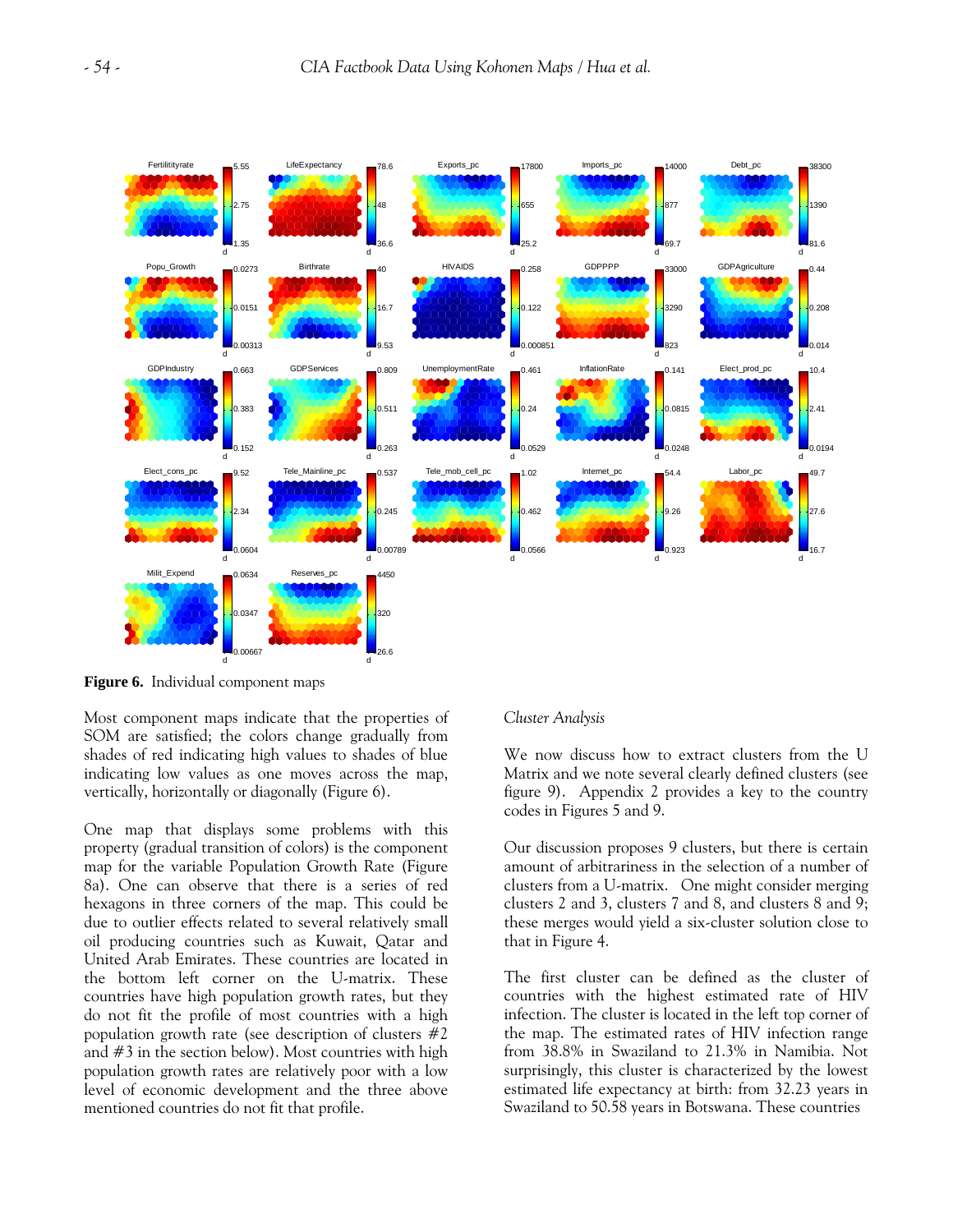

**Figure 7(b).** HIV/AIDS component map

have a relatively high estimated birth rate but low estimated population growth rate, which can be explained by the extremely high rates of HIV infections and deaths caused by it. This cluster contains countries with a high level of unemployment. Estimated values of most economic variables indicate a low level of economic development.

The second well defined cluster is in the middle of the top part of the map. This cluster primarily consists of African countries but contains some countries from other parts of the world as well. This cluster is characterized by very high estimated unemployment and inflation rates, very high estimated birth rate and population growth rates, and low values of most economic indicators.

The third cluster is located on the top right corner of the map. This cluster also primarily consists of African countries and contains several countries from other parts of the world. This cluster can be described as a cluster of countries with the lowest estimated debt per capita, lowest estimated electricity production per capita, lowest estimated GDP per capita, lowest estimated reserves per capita and the highest estimated rate of agriculture as a percent of GDP.

The fourth cluster is located in the middle of the left side of the map. It can be characterized as a cluster with the highest estimated rate of industry as a percent of GDP and the lowest estimated rate of services as a percent of GDP. These countries have relatively high estimated rates of export per capita, but low estimated values of other economic parameters.

The fifth well defined cluster is on the left bottom corner of the map. This cluster mostly consists of oil producing Middle Eastern countries. They have the highest estimated rate of exports per capita, high estimated rate of industry as a percent of GDP, low estimated unemployment and inflation rates, high estimated GDP per capita. Interestingly, these countries have low values of land line telephone users per capita, but have very high estimated rates of cell phone use.



**Figure 8.** Broad groups identified in the U-matrix

The sixth cluster is located on the bottom part of the map: stretching from its center to the right corner. This cluster consists of Western European countries, the United States, Australia, some Eastern European countries and several other countries from different parts of the world. These countries are characterized by the highest estimated life expectancy, estimated GDP per capita, estimated electricity production and estimated electricity consumption per capita, estimated number of internet and telephone users. These countries have the lowest estimated population growth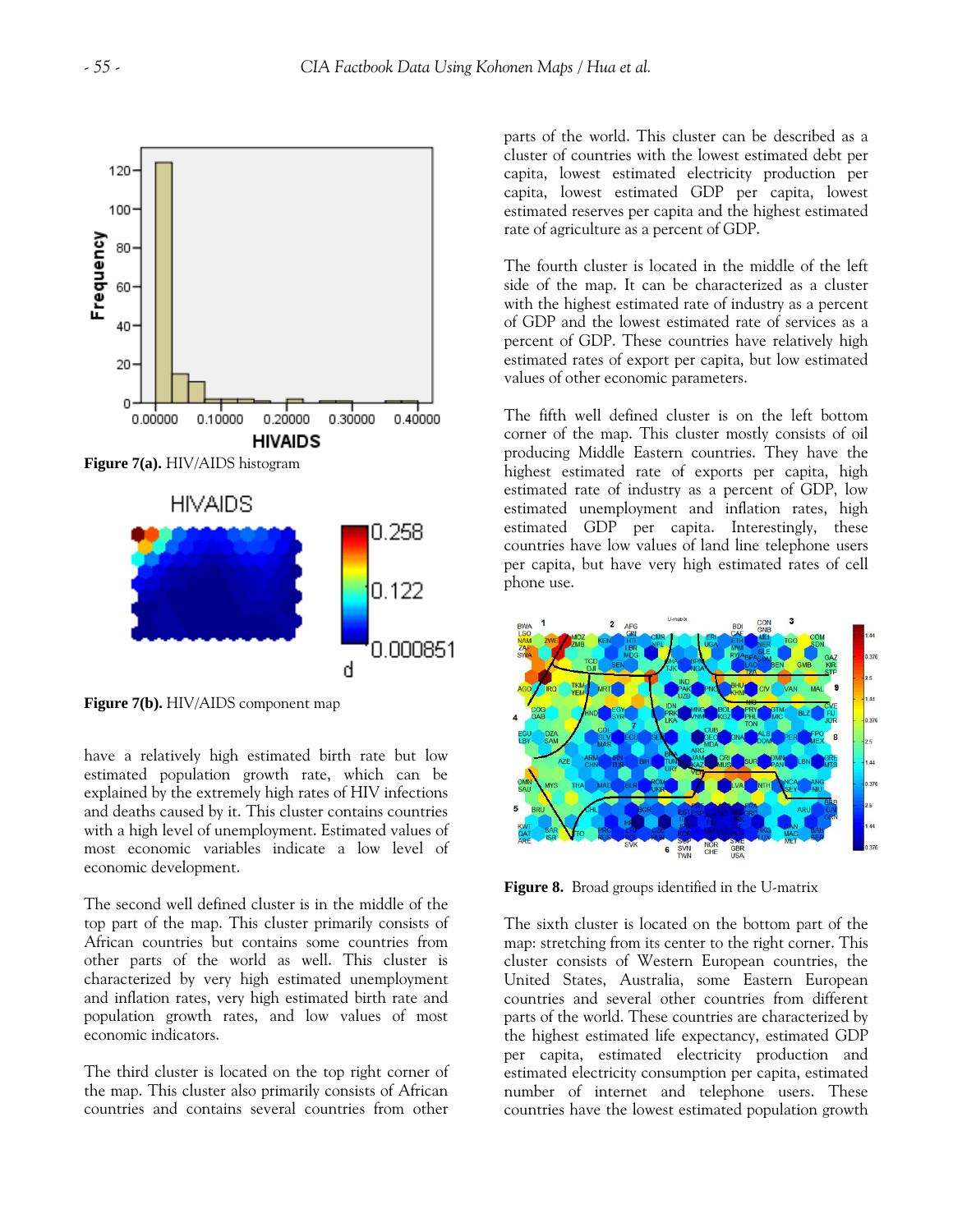rate and fertility rate; and low estimated unemployment and inflation rates. **Appendix 1---Screen shot of the SOM** 

Clusters seven, eight and nine are more homogenous and are more difficult to define. They stretch from the middle part of the map to the middle of its right side. The countries that belong to these clusters generally have medium levels of estimated values describing economic development and standard of living.

In general, most parameters that indicate economic development and quality of life increase from the top of the map to the bottom (see Figure 6). Estimated population growth rate increases from the bottom to the top. Estimated life expectancy steadily decreases as estimated population growth rate increases. Estimated GDP per capita follows the same trend: as population growth rate increases, GDP per capita decreases. GDP Agriculture, GDP Industry and GDP service are split very clearly: the highest percent of Agriculture as a part of GDP is in the first cluster (mostly African countries in top left corner of the map).

Many countries on the map are organized according to their geographic position, which indicates that many economical and quality of life parameters are characteristic to different parts of the world. However, all of the clusters also include some countries from different parts of the world that are similar in their economic development.

# **4. Conclusion**

In this paper we have demonstrated a case of applying a self organizing Kohonen map algorithm to a multidimensional economical data set that consisted of 22 indicators and 180 countries. We have shown how to apply the algorithm to the data using the Matlab SOM toolbox.

We have identified nine clusters, based on the Umatrix. However, the determination of cluster membership is very subjective, as the algorithm does not assign any cluster membership, but rather shows the color coded distances between estimated vectors of map positions.

The advantage of the self organizing Kohonen map methodology is a visualization of values of multiple parameters on component maps (which exhibit the SOM property for the most part) and a visualization of clustering results on the U-matrix. It provides an easy way for determining the common characteristics of different clusters based on an examination of the component maps.



#### Initialization map size: type: lattice: shape: NITIAL DE Change values Training training type neigh: tracking: TRAN Rough Finetune radius initial: radius initial: radius final: radius final: training length: training length: Only finetune **CLOSE** Change values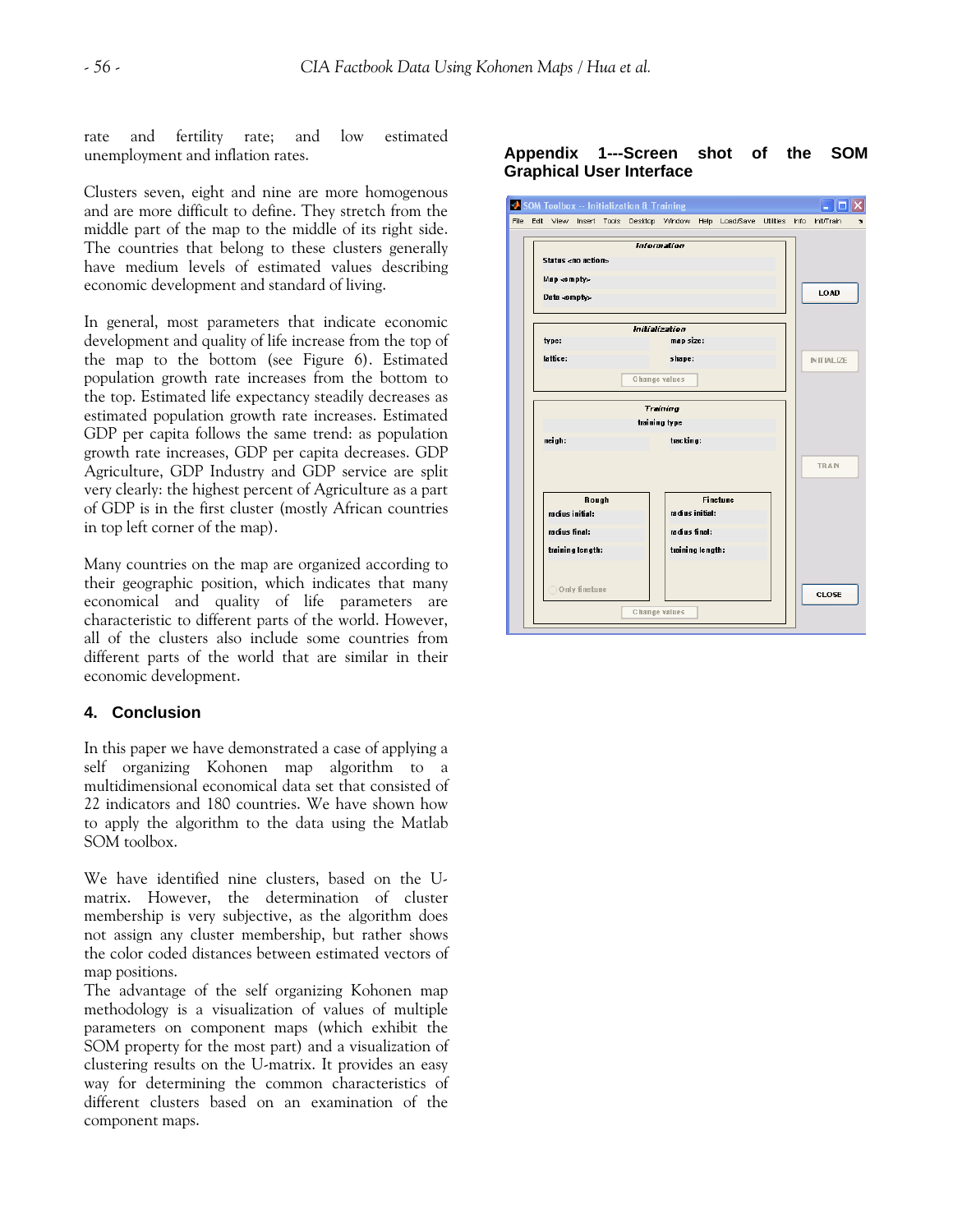# **Appendix 2: Country Codes (abbreviation and name)**

| AFG                                   | Afghanistan                     |
|---------------------------------------|---------------------------------|
| <b>ALB</b>                            | Albania                         |
| <b>DZA</b>                            | Algeria                         |
| $\overline{ASO}$                      | American Samoa                  |
| <b>AND</b>                            | Andorra                         |
| <b>AGO</b>                            | Angola                          |
| <b>ANG</b>                            | Anguilla                        |
| ARG                                   | Argentina                       |
| <b>ARM</b>                            | Armenia                         |
| ARU                                   | Aruba                           |
| <b>AUS</b>                            | Australia                       |
| AUT                                   | Austria                         |
| <b>AZE</b>                            | Azerbaijan                      |
| <b>BAH</b>                            | Bahamas                         |
| <b>BAR</b>                            | Bahrain                         |
| <b>BGD</b>                            | Bangladesh                      |
| <b>BRB</b>                            | Barbados                        |
| <b>BLR</b>                            | Belarus                         |
| <b>BEL</b>                            | Belgium                         |
| <b>BLZ</b>                            | Belize                          |
| BEN                                   | Benin                           |
| <b>BER</b>                            | Bermuda                         |
| <b>BHU</b>                            | Bhutan                          |
| <b>BOL</b>                            | Bolivia                         |
| <b>BIH</b>                            | Bosnia and                      |
|                                       | Herzegovina                     |
| <b>BWA</b>                            | Botswana                        |
| <b>BRA</b>                            | <b>Brazil</b>                   |
| <b>BVA</b>                            | British Virgin Is.              |
| <b>BRU</b>                            | Brunei                          |
| <b>BGR</b>                            |                                 |
| <b>BFA</b>                            | Bulgaria<br><b>Burkina</b> Faso |
| <b>BRM</b>                            |                                 |
| <b>BDI</b>                            | Burma<br>Burundi                |
|                                       |                                 |
| <b>KHM</b>                            | Cambodia                        |
| CMR<br>CAN                            | Cameroon<br>Canada              |
| $\overline{\text{CVE}}$               |                                 |
|                                       | Cape Verde                      |
| CAI                                   | Cayman Islands                  |
| CAF                                   | Central African R.<br>Chad      |
| TCD                                   |                                 |
| <b>CHL</b><br>$\overline{\text{CHN}}$ | $\overline{\text{Chile}}$       |
|                                       | $\overline{\text{China}}$       |
| COL                                   | Colombia                        |
| <b>COM</b>                            | Comoros                         |
| <b>CON</b>                            | Congo, Democ-                   |
|                                       | ratic Republic                  |
| COG                                   | Congo, Republic                 |
| <b>CRI</b>                            | Costa Rica                      |
| <b>CIV</b>                            | Cote d'Ivoire                   |
| HRV                                   | Croatia                         |
| CUB                                   | $\overline{\text{Cuba}}$        |
| $\overline{CYP}$                      | $\overline{\text{C}}$ yprus     |
| <b>CZE</b>                            | Czech Republic                  |
| DNK                                   | Denmark                         |

| $\overline{\rm D}$ II   | Djibouti                 |
|-------------------------|--------------------------|
| <b>DMN</b>              | Dominica                 |
| <b>DOM</b>              | Dominican                |
|                         | Republic                 |
| ECU                     | Ecuador                  |
| EGY                     | Egypt                    |
|                         | El Salvador              |
| SLV<br>EGU              | <b>Equatorial Guinea</b> |
| ERI                     | Eritrea                  |
| <b>EST</b>              | Estonia                  |
| ETH                     | Ethiopia                 |
| FIJ                     | Fiji                     |
| <b>FIN</b>              | Finland                  |
| <b>FRA</b>              | France                   |
| <b>FPO</b>              | French Polynesia         |
| GAB                     | Gabon                    |
| <b>GMB</b>              | Gambia, The              |
| GAZ                     | Gaza Strip               |
| GEO                     | Georgia                  |
| DEU                     | Germany                  |
| <b>GHA</b>              | Ghana                    |
| <b>GIB</b>              | Gibraltar                |
| GRC                     | Greece                   |
| <b>GRN</b>              | Greenland                |
| <b>GRE</b>              | Grenada                  |
| <b>GUA</b>              | Guam                     |
| <b>GTM</b>              | Guatemala                |
| <b>GRN</b>              | Guernsey                 |
| GIN                     | Guinea                   |
| <b>GNB</b>              | Guinea-Bissau            |
| <b>GNA</b>              | Guyana                   |
| $\overline{\text{HTI}}$ | Haiti                    |
| HND                     | Honduras                 |
| HKG                     | Hong Kong                |
| <b>HUN</b>              | Hungary                  |
| ICE                     | Iceland                  |
| <b>IND</b>              | India                    |
| IDN                     | Indonesia                |
| IRN                     | Iran                     |
| IRQ                     | Iraq                     |
| <b>IRL</b>              | Ireland                  |
| <b>ISR</b>              | <b>Israel</b>            |
| <b>ITA</b>              | Italy                    |
| JAM                     | Jamaica                  |
| JPN                     | Japan                    |
| <b>JOR</b>              | Jordan                   |
| KAZ                     | Kazakhstan               |
| <b>KEN</b>              | Kenya                    |
| KIR                     | Kiribati                 |
| PRK                     | Korea, North             |
| KOR                     | Korea, South             |
| <b>KWT</b>              | Kuwait                   |
| KGZ                     | Kyrgyzstan               |
| LAO                     | Laos                     |
| LVA                     | Latvia                   |
|                         |                          |

| LBN                     | Lebanon                   |
|-------------------------|---------------------------|
| <b>LSO</b>              | Lesotho                   |
| LBR                     | Liberia                   |
| LBY                     | Libya                     |
| LIE                     | Liechtenstein             |
| LTU                     | Lithuania                 |
| LUX                     | Luxembourg                |
| <b>MAC</b>              | Macau                     |
| <b>MAD</b>              | Macedonia                 |
| MDG                     | Madagascar                |
| MWI                     | Malawi                    |
| <b>MYS</b>              | Malaysia                  |
| MAL                     | Maldives                  |
| MLI                     | Mali                      |
| MLT                     | Malta                     |
| <b>MRT</b>              | Mauritania                |
| MUS                     | Mauritius                 |
| <b>MTT</b>              | Mayotte                   |
| <b>MEX</b>              | Mexico                    |
| MIC                     | Micronesia, Feder-        |
|                         | ated States               |
| MDA                     | Moldova                   |
| <b>MON</b>              | Monaco                    |
| <b>MNG</b>              | Mongolia                  |
| <b>MGR</b>              | Montenegro                |
| <b>MTS</b>              | Montserrat                |
| MAR                     | Morocco                   |
| MOZ                     | Mozambique                |
| <b>NAM</b>              | Namibia                   |
| NAU                     | Nauru                     |
| $\overline{\text{NPL}}$ | Nepal                     |
| NLD                     | Netherlands               |
| $\overline{\text{NTH}}$ | Netherlands               |
|                         | Antilles                  |
| <b>NCA</b>              | New Caledonia             |
| NZL                     | New Zealand               |
| NIC                     | Nicaragua                 |
| <b>NER</b>              | Niger                     |
| <b>NGA</b>              | Nigeria                   |
| NIU                     | Niue                      |
| NOR                     | Norway                    |
| $\overline{\text{OMN}}$ | $\overline{\text{O}}$ man |
| PAK                     | Pakistan                  |
| PAL                     | Palau                     |
| PAN                     | Panama                    |
| PNG                     |                           |
|                         | Papua New<br>Guinea       |
| PRY                     | Paraguay                  |
| PER                     | Peru                      |
| PHL                     | Philippines               |
| POL                     | Poland                    |
| PRT                     | Portugal                  |
| PRC                     | Puerto Rico               |
| QAT                     | Qatar                     |
| <b>ROM</b>              | Romania                   |
|                         |                           |

| <b>RUS</b>                     | Russia                     |
|--------------------------------|----------------------------|
| <b>RWA</b>                     | Rwanda                     |
| SAM                            | Samoa                      |
| $\overline{\text{S}}\text{MR}$ | San Marino                 |
| $\overline{\text{STP}}$        | Sao Tome/Principe          |
| sau                            | Saudi Arabia               |
| <b>SEN</b>                     | Senegal                    |
|                                | Serbia                     |
| SER<br><b>SEY</b>              |                            |
| $\overline{\text{SLE}}$        | Seychelles<br>Sierra Leone |
| SGP                            |                            |
| <b>SVK</b>                     | Singapore<br>Slovakia      |
|                                |                            |
| <b>SVN</b>                     | Slovenia                   |
| <b>SOM</b>                     | Somalia                    |
| ZAF                            | South Africa               |
| ESP                            | Spain                      |
| LKA                            | Sri Lanka                  |
| <b>SDN</b>                     | Sudan                      |
| <b>SUR</b>                     | Surinam                    |
| <b>SWA</b>                     | Swaziland                  |
| <b>SWE</b>                     | Sweden                     |
| <b>CHE</b>                     | Switzerland                |
| SYR                            | Syria                      |
| TWN                            | Taiwan                     |
| TJK                            | Tajikistan                 |
| <b>TZA</b>                     | Tanzania                   |
| THA                            | Thailand                   |
| TIM                            | Timor-Leste                |
| <b>TGO</b>                     | Togo                       |
| <b>TON</b>                     | Tonga                      |
| <b>TTO</b>                     | Trinidad and               |
|                                | Tobago                     |
| TUN                            | Tunisia                    |
| TUR                            | Turkey                     |
| <b>TKM</b>                     | Turkmenistan               |
| TUV                            | Tuvalu                     |
| <b>UGA</b>                     | Uganda                     |
| UKR                            | Ukraine                    |
| ARE                            | United Arab                |
|                                | Emirates                   |
| $\overline{\text{GBR}}$        | United Kingdom             |
| <b>USA</b>                     | <b>United States</b>       |
| URY                            | Uruguay                    |
| <b>UZB</b>                     | Uzbekistan                 |
| <b>VAN</b>                     | Vanuatu                    |
| <b>VEN</b>                     | Venezuela                  |
| <b>VNM</b>                     | Vietnam                    |
| <b>WNK</b>                     | West Bank                  |
| YEM                            | Yemen                      |
| ZMB                            | Zambia                     |
| ZWE                            | Zimbabwe                   |
|                                |                            |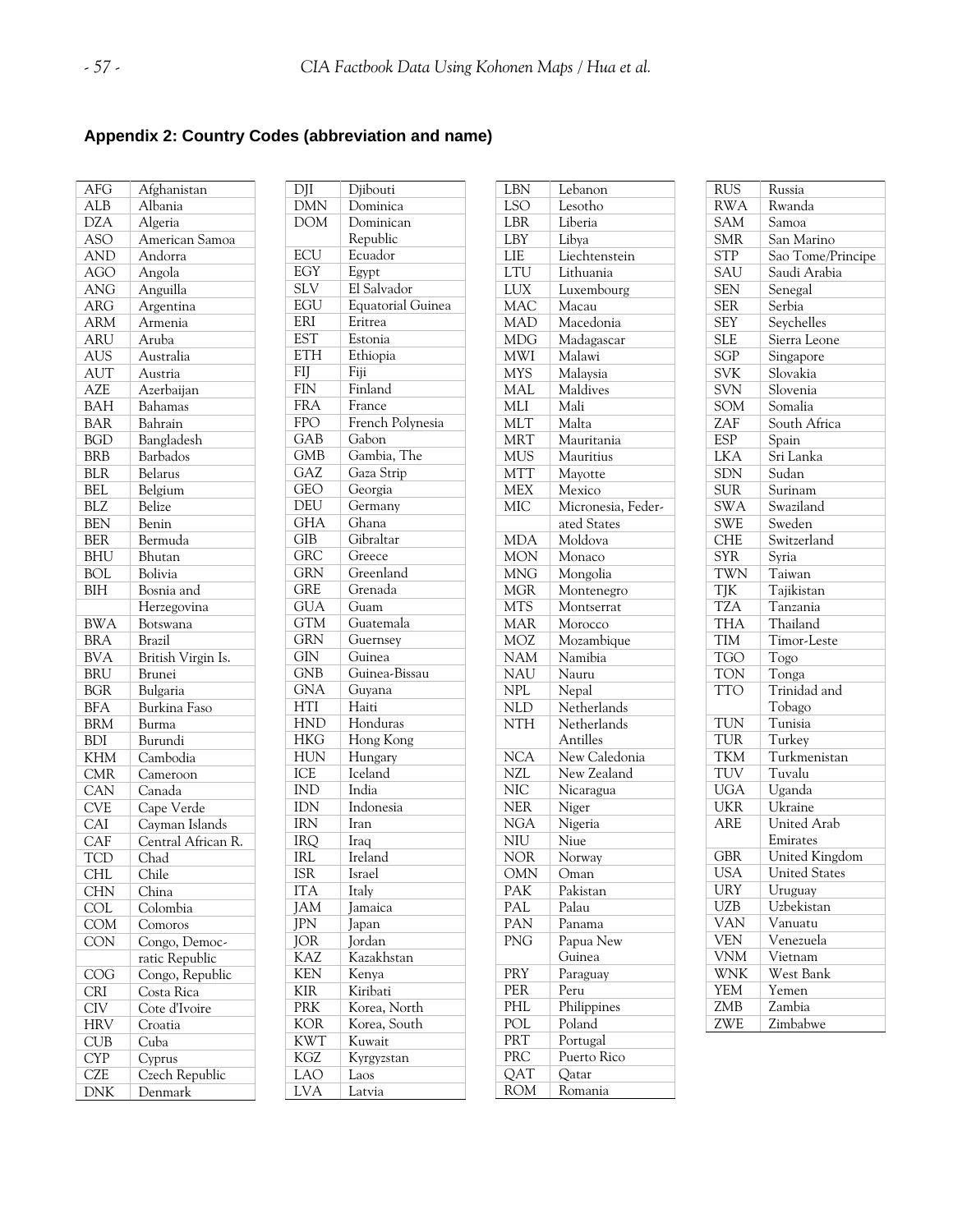# **Appendix 3: Matlab Source Code**

% Exploratory Analysis of 2007 CIA

```
Factbook Data Using Self Organizing 
Maps 
% KOM Group 
% Bentley University
% April 20, 2009 
% Make the data
%sD=som_read_data('final_data.dat','x')
sD=som_read_data('data.dat','x')
%Normalize the data
sD=som_normalize(sD,'log')
sD=som_normalize(sD,'var')
% Make the SOM
sM=som_make(sD, 'msize', [9 12], 
'lattice', 'hexa');
% seq training algorithm
% sM=som_make(sD, 'algorithm','seq');
sMlab=som_autolabel(sM,sD)
U=som umat(sM);Um=U(1:2:size(U,1),1:2:size(U,2));% Basic visulization
% Figure(1)--D-matrix
figure(1)
h=som cplane(sM, Um(:);set(h,'Edgecolor','none'); title('D-
matrix')
figure(2)
[Pd, V, me, 1] = pcaproj(sD, 2); Pm =
pcaproj(sM,V,me); % PC-projection
Code = som_colorcode(Pm); % color 
coding
hits = som_hits(sM, sD); \frac{1}{2} hits
U = som umat(sM); \frac{1}{6} U-matrix
Dm = U(1:2:size(U,1), 1:2:size(U,2)); %
distance matrix
Dm = 1-Dm(: )/max(Dm(: ));Dm(find(hits==0)) = 0; % clustering
info
som cplane(sM,Code,Dm);
hold on
som_grid(sM,'Label',cellstr(int2str(hi
ts)),...
'Line','none','Marker','none','Labelco
lor','k');
hold off
```

```
%Figure(3) shows PCA and initial 
clusters
figure(3)
[Pd, V, me, 1] = peaproj(sD, 2);Pm = pcaproj(SM,V,me); % PC-projection
Code = som_colorcode(Pm); % color 
coding
hits = som\_hits(sM, sD); % hits
U = som umat(sM); % U-matrixDm = U(1:2:size(U,1),1:2:size(U,2)); %
distance matrix
Dm = 1-Dm( : )/max(Dm( : )) ;
Dm(find(hits==0)) = 0; % clusteringinfo
subplot(1,3,1)[c, p, err, ind] = kmeans_clusters(sM,
```

```
7); % find at most 7 clusters
plot(1:length(ind),ind,'x-')
[dummy,i] = min(ind)cl = p\{i\};
```

```
subplot(1,3,2)som_cplane(sM,Code,Dm)
```

```
subplot(1,3,3)som_cplane(sM,cl)
```

```
%Figure(4) shows Davies-Bouldin index 
and K-means clusters
figure(4)
som_grid(sM,'Coord',Pm,'MarkerColor',C
ode,'Linecolor','k');
hold on, plot(Pd(:,1),Pd(:,2),'k+'),
hold off, axis tight, axis equal
title('PC projection')
```

```
%Figure(5)--U-matrix
figure(5)
som_show(sMlab,'umat','all')
som_show_add('label',sMlab,'Textsize',
12)
```

```
%Figure(6)--Complane
figure(6)
som_show(sM,'comp','all')
```

```
U=som_umat(sM);
Um=U(1:2:size(U,1),1:2:size(U,2));
```

```
% Qe and Te
[qe,te]=som_quality(sM,sD)
```